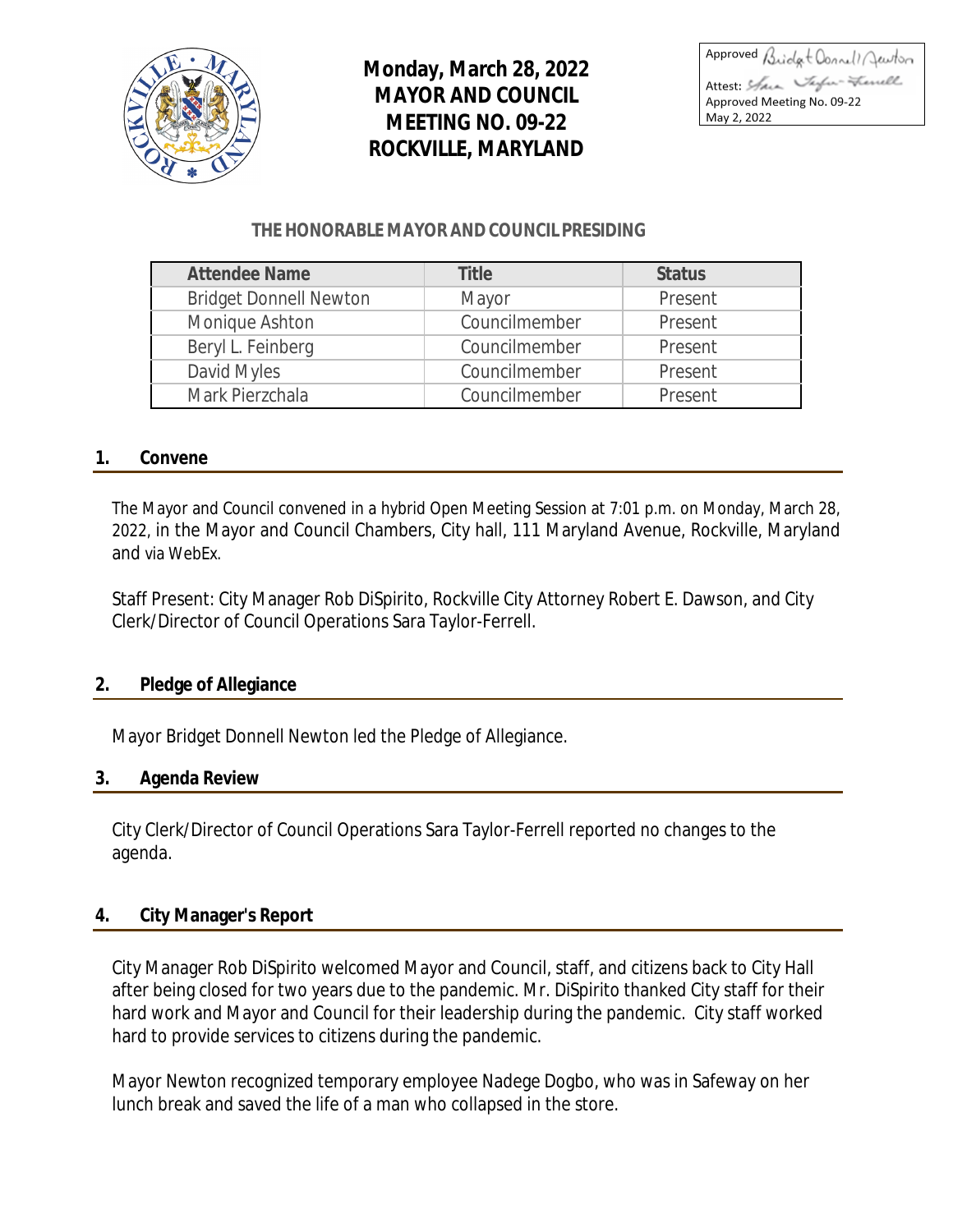### **5. Proclamation**

# **A. Proclamation Declaring March 29, 2022, as National Vietnam Veterans Day**

Councilmember David Myles read and moved the proclamation declaring March 29, 2022, as National Vietnam Veterans Day.

|                  | <b>RESULT: APPROVED [UNANIMOUS]</b>                         |
|------------------|-------------------------------------------------------------|
| <b>MOVER:</b>    | David Myles, Councilmember                                  |
| <b>SECONDER:</b> | Mark Pierzchala, Councilmember                              |
| <b>IN FAVOR:</b> | Mayor Newton, Councilmember Ashton, Councilmember Feinberg, |
|                  | Councilmember Myles, Councilmember Pierzchala               |

# **B. Proclamation Declaring April 4-10, 2022 as National Public Health Week**

Councilmember David Myles read and moved the proclamation declaring April 4-10, 2022, as National Public Health Week.

|                  | <b>RESULT: APPROVED [UNANIMOUS]</b>                         |
|------------------|-------------------------------------------------------------|
| <b>MOVER:</b>    | Beryl L. Feinberg, Councilmember                            |
| <b>SECONDER:</b> | Monique Ashton, Councilmember                               |
| <b>IN FAVOR:</b> | Mayor Newton, Councilmember Ashton, Councilmember Feinberg, |
|                  | Councilmember Myles, Councilmember Pierzchala               |

# **6. Recognition**

# **A. Recognition of Major Donors and Partners of the City of Rockville Holiday Drive 2021**

Community Services Manager Frederika Granger provided a brief introduction to the process of recognizing major donors and partners of the City of Rockville Holiday Drive 2021.

Staff recommended Mayor and Council recognize the Holiday Drive's 2021 distinguished donors.

Mayor and Council divided and read the distinguished list of major donors and partners of the City of Rockville Holiday Drive 2021.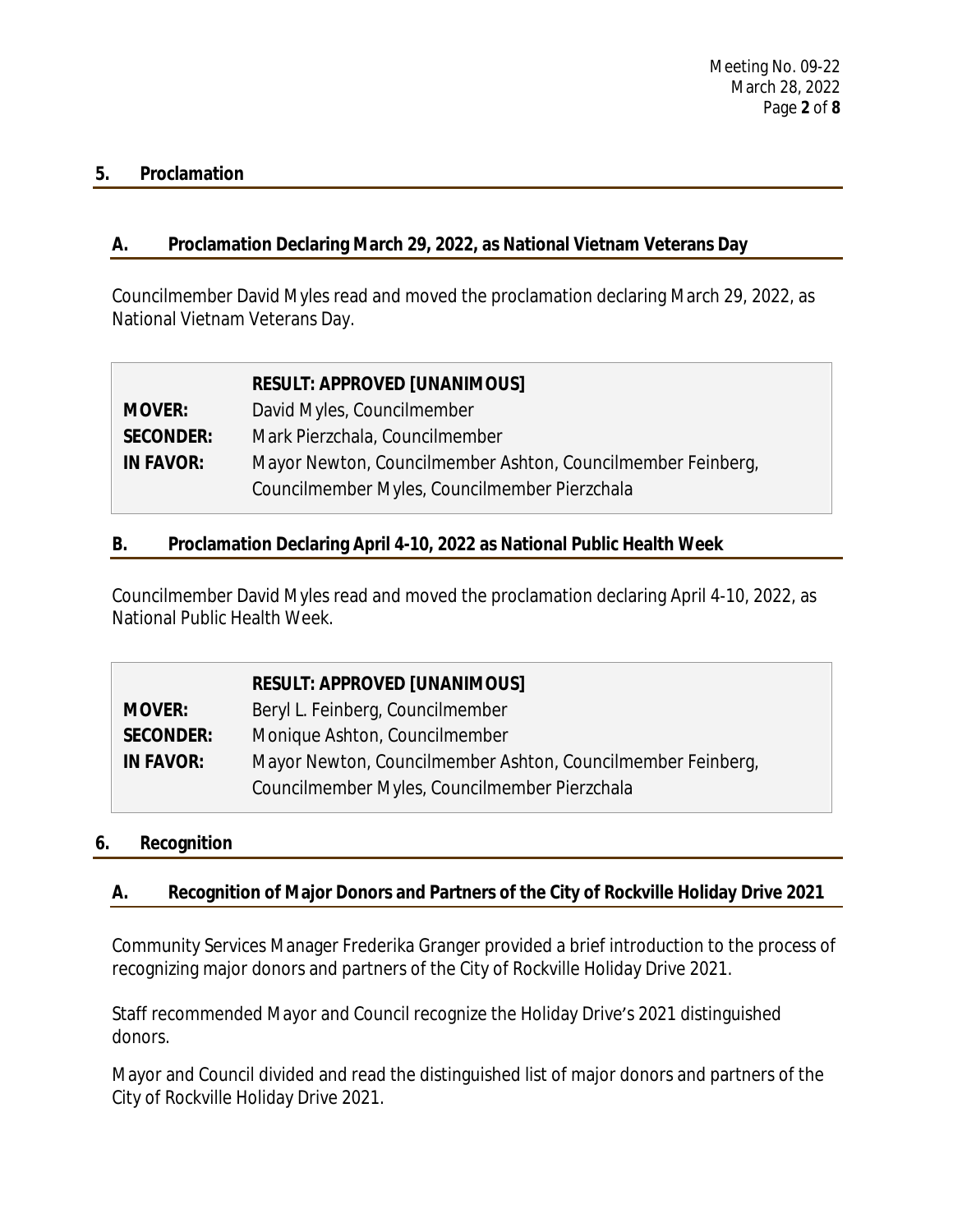# **FURTHER DISCUSSION**

March 28, 2022, Agenda Item 6 [https://rockvillemd.granicus.com/MediaPlayer.php?view\\_id=2&clip\\_id=4515](https://rockvillemd.granicus.com/MediaPlayer.php?view_id=2&clip_id=4515) [Time Stamp 11:05](https://rockvillemd.granicus.com/MediaPlayer.php?view_id=2&clip_id=4515)

# **[7.](https://rockvillemd.granicus.com/MediaPlayer.php?view_id=2&clip_id=4515) [Presentation](https://rockvillemd.granicus.com/MediaPlayer.php?view_id=2&clip_id=4515)**

# **[A.](https://rockvillemd.granicus.com/MediaPlayer.php?view_id=2&clip_id=4515) [Presentation of Board of Appeals Annual Report](https://rockvillemd.granicus.com/MediaPlayer.php?view_id=2&clip_id=4515)**

[Chief of Zoning, Jim Wasilak provided a brief introduction of the Chairman of the Board of](https://rockvillemd.granicus.com/MediaPlayer.php?view_id=2&clip_id=4515)  [Appeals, Alan Frankle.](https://rockvillemd.granicus.com/MediaPlayer.php?view_id=2&clip_id=4515)

[Board of Appeals Chair, Alan Frankle provided a short PowerPoint presentation of the FY2021](https://rockvillemd.granicus.com/MediaPlayer.php?view_id=2&clip_id=4515)  [Annual Report.](https://rockvillemd.granicus.com/MediaPlayer.php?view_id=2&clip_id=4515)

[Questions from the Mayor and Council were addressed by Mr. Frankle.](https://rockvillemd.granicus.com/MediaPlayer.php?view_id=2&clip_id=4515)

[The Mayor and Council provided their thoughts and comments.](https://rockvillemd.granicus.com/MediaPlayer.php?view_id=2&clip_id=4515)

# **[FURTHER DISCUSSION](https://rockvillemd.granicus.com/MediaPlayer.php?view_id=2&clip_id=4515)**

[March 28, 2022, Agenda Item 7](https://rockvillemd.granicus.com/MediaPlayer.php?view_id=2&clip_id=4515) [https://rockvillemd.granicus.com/MediaPlayer.php?view\\_id=2&clip\\_id=4515](https://rockvillemd.granicus.com/MediaPlayer.php?view_id=2&clip_id=4515) [Time Stamp 15:57](https://rockvillemd.granicus.com/MediaPlayer.php?view_id=2&clip_id=4515)

# **[8.](https://rockvillemd.granicus.com/MediaPlayer.php?view_id=2&clip_id=4515) [Community Forum](https://rockvillemd.granicus.com/MediaPlayer.php?view_id=2&clip_id=4515)**

| <b>Name</b>                 | <b>Topic</b>         |
|-----------------------------|----------------------|
| <b>Speaker by Computer</b>  | Seven Locks          |
| Marissa Valeri              | Detention            |
|                             | Center and           |
|                             | Restoration          |
|                             | Center               |
| <b>Speaker by Computer</b>  | Restoration          |
| Mariana C. Cordier, Esq.    | Concept              |
| President of FallsRidge HOA | Project/Crisis       |
|                             | Center               |
| <b>Speaker by Computer</b>  | <b>Bus Depot and</b> |
| Krystal Putman-Garcia       | <b>Crisis Center</b> |

# **[Virtual](https://rockvillemd.granicus.com/MediaPlayer.php?view_id=2&clip_id=4515) [Speakers/Written Comments List](https://rockvillemd.granicus.com/MediaPlayer.php?view_id=2&clip_id=4515)**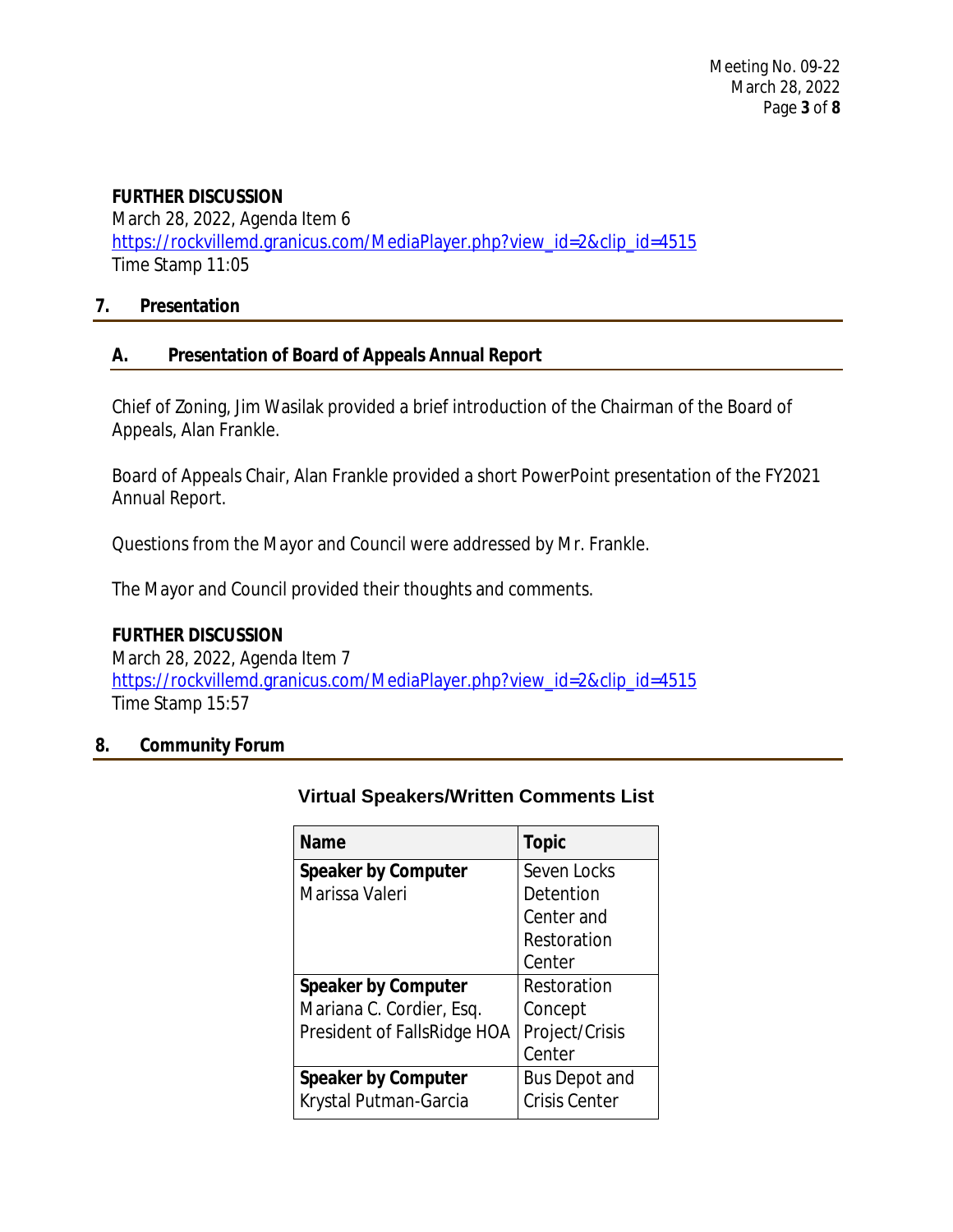| Name                       | <b>Topic</b>         |
|----------------------------|----------------------|
| <b>Speaker by Computer</b> | Seven Locks          |
| Marissa Valeri             | Detention            |
|                            | Center and           |
|                            | Restoration          |
|                            | Center               |
| <b>Speaker by Computer</b> | <b>Bus Depot and</b> |
| <b>Steven Polinger</b>     | <b>Crisis Center</b> |
| <b>Speaker by Computer</b> | <b>Bus Depot and</b> |
| Stephanie Fulop            | <b>Crisis Center</b> |
| <b>Written Comments</b>    | <b>Bus Depot</b>     |
| Dr. Uzi Vishkin            |                      |
| <b>Written Comments</b>    | <b>Bus Depot</b>     |
| Vincent Russo              |                      |

# **In-Person**

| Name                   | <b>Topic</b>                                                 |
|------------------------|--------------------------------------------------------------|
| Stephen H. Fisher      | City technology                                              |
| <b>Steven VanGrack</b> | Funding; Community<br>Public Safety; Education<br>Commission |
| <b>Drew Powell</b>     | Rockville Sister Cities<br>Corporation                       |
| David Hill             | Support and use of City<br><b>Facilities</b>                 |
| Leon Furstein          | Proposed Bus Depot                                           |
| Michael Rose           | Welcome back and<br>happy to be here                         |
| Hanna Fisher           | <b>Proposed Bus Depot</b>                                    |
| Mike Eisen             | Proposed Bus Depot                                           |
| Judith Cohen           | Proposed Bus Depot                                           |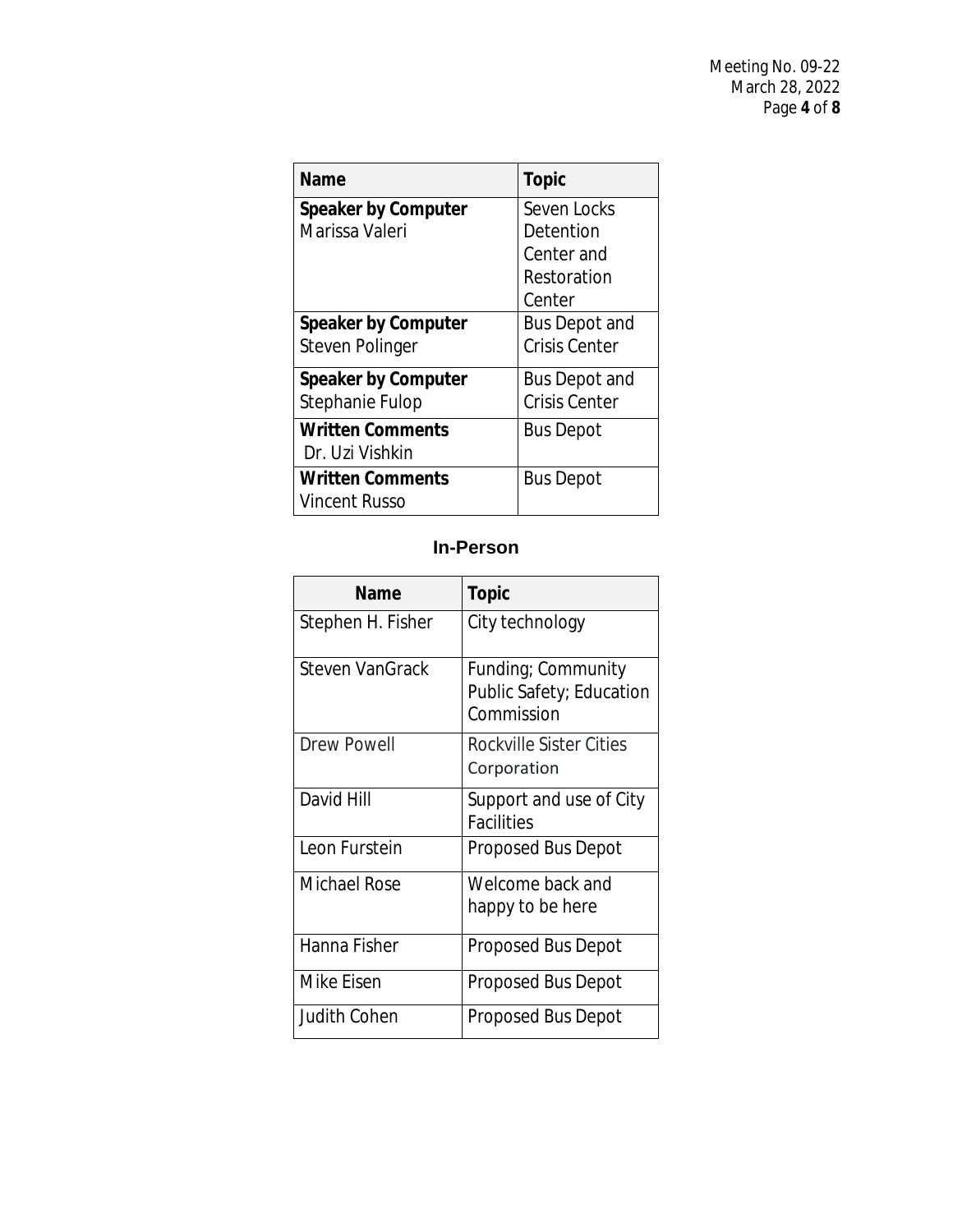#### **9. Consent**

**A. Approval of Contract Amendment #2 to Increase an Existing Rider Contract with RJN Group, Inc., of Baltimore, MD by \$284,570 in Accordance with WSSC Contract #1153, Flow Monitoring Services.**

# **B. Authorization for a State of Maryland Legislative Bond Initiative Grant Agreement for VisArts**

# **C. Approval of Minutes**

Councilmember Mark Pierzchala moved the Consent Agenda.

| <b>RESULT: APPROVED [UNANIMOUS]</b>                         |
|-------------------------------------------------------------|
| Mark Pierzchala, Councilmember                              |
| Beryl L. Feinberg, Councilmember                            |
| Mayor Newton, Councilmember Ashton, Councilmember Feinberg, |
| Councilmember Myles, Councilmember Pierzchala               |
|                                                             |

# **10. Adoption of Resolution to Establish Education Commission**

City Clerk/Director of Council Operations Sara Taylor-Ferrell provided a brief introduction to the Resolution to Establish Education Commission.

Staff recommends the Mayor and Council approve and adopt the proposed Resolution to establish the Education Commission.

Mayor and Council provided comments and feedback on the proposed Resolution.

Mayor and Council directed staff to make edits to the Resolution and work with the City attorney to come back with an Ordinance at a later meeting on Consent.

Councilmember Monique Ashton moved that staff make extensive updates on the proposed Ordinance to establish an Education Commission, with the City Attorney on the language, and come back to the Mayor and Council at a later meeting on Consent.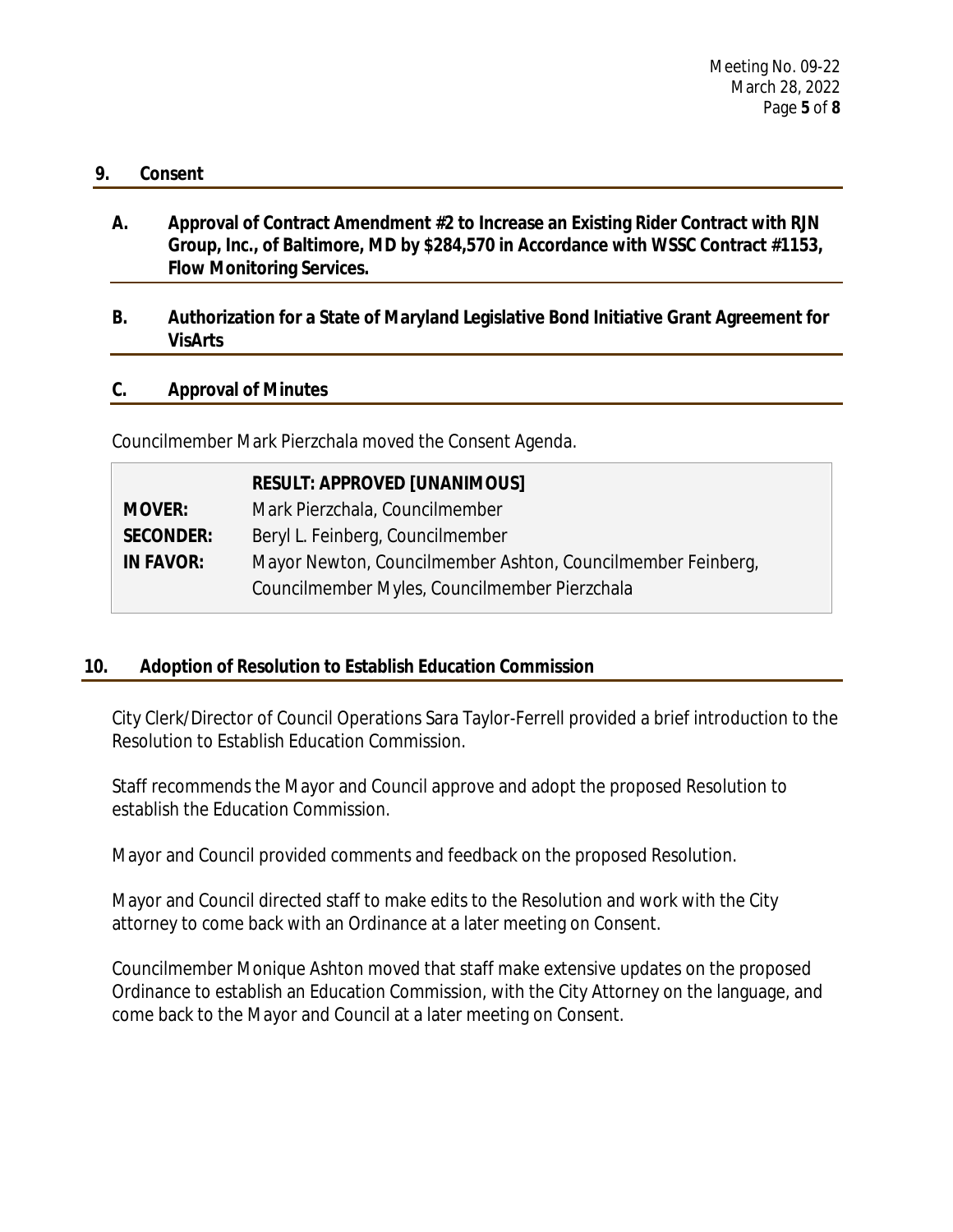|                  | <b>RESULT: APPROVED [UNANIMOUS]</b>                         |
|------------------|-------------------------------------------------------------|
| <b>MOVER:</b>    | Monique Ashton, Councilmember                               |
| <b>SECONDER:</b> | Beryl L. Feinberg, Councilmember                            |
| <b>IN FAVOR:</b> | Mayor Newton, Councilmember Ashton, Councilmember Feinberg, |
|                  | Councilmember Myles, Councilmember Pierzchala               |

# **FURTHER DISCUSSION**

March 28, 2022, Agenda Item 10 [https://rockvillemd.granicus.com/MediaPlayer.php?view\\_id=2&clip\\_id=4515](https://rockvillemd.granicus.com/MediaPlayer.php?view_id=2&clip_id=4515) [Time Stamp 1:26:48](https://rockvillemd.granicus.com/MediaPlayer.php?view_id=2&clip_id=4515)

[Councilmember Beryl L. Feinberg left the meeting for the evening at 11:03 p.m. due to medical](https://rockvillemd.granicus.com/MediaPlayer.php?view_id=2&clip_id=4515)  [advice restricting the length of time to participate](https://rockvillemd.granicus.com/MediaPlayer.php?view_id=2&clip_id=4515) [in meetings.](https://rockvillemd.granicus.com/MediaPlayer.php?view_id=2&clip_id=4515)

# **[THE](https://rockvillemd.granicus.com/MediaPlayer.php?view_id=2&clip_id=4515) [MAYOR AND COUNCIL WENT INTO A BRIEF RECESS AT 11:03 P.M.](https://rockvillemd.granicus.com/MediaPlayer.php?view_id=2&clip_id=4515) [THE MAYOR AND](https://rockvillemd.granicus.com/MediaPlayer.php?view_id=2&clip_id=4515)  [COUNCIL WORKSESSION RECONVENED AT 11:10 P.M.](https://rockvillemd.granicus.com/MediaPlayer.php?view_id=2&clip_id=4515)**

# **[11.](https://rockvillemd.granicus.com/MediaPlayer.php?view_id=2&clip_id=4515) [Vacancy Report/Hiring Freeze Status](https://rockvillemd.granicus.com/MediaPlayer.php?view_id=2&clip_id=4515)**

[Director of Human Resources, Karen Marshall provided a short presentation on the](https://rockvillemd.granicus.com/MediaPlayer.php?view_id=2&clip_id=4515) [vacancy](https://rockvillemd.granicus.com/MediaPlayer.php?view_id=2&clip_id=4515)  [report and the hiring freeze status.](https://rockvillemd.granicus.com/MediaPlayer.php?view_id=2&clip_id=4515)

[Questions from the Mayor and Council were addressed by Ms.](https://rockvillemd.granicus.com/MediaPlayer.php?view_id=2&clip_id=4515) [Marshall.](https://rockvillemd.granicus.com/MediaPlayer.php?view_id=2&clip_id=4515)

[The Mayor and Council provided their thoughts and comments.](https://rockvillemd.granicus.com/MediaPlayer.php?view_id=2&clip_id=4515)

[Councilmember Mark Pierzchala](https://rockvillemd.granicus.com/MediaPlayer.php?view_id=2&clip_id=4515) [moved to unfreeze the two Senior Planner](https://rockvillemd.granicus.com/MediaPlayer.php?view_id=2&clip_id=4515) [positions and one](https://rockvillemd.granicus.com/MediaPlayer.php?view_id=2&clip_id=4515)  [Construction Manager position for Recreation and Parks.](https://rockvillemd.granicus.com/MediaPlayer.php?view_id=2&clip_id=4515)

|                  | <b>RESULT: APPROVED [4-0]</b>                            |
|------------------|----------------------------------------------------------|
| <b>MOVER:</b>    | Mark Pierzchala, Councilmember                           |
| <b>SECONDER:</b> | Monique Ashton, Councilmember                            |
| <b>IN FAVOR:</b> | Mayor Newton, Councilmember Ashton, Councilmember Myles, |
|                  | Councilmember Pierzchala                                 |

# **[FURTHER DISCUSSION](https://rockvillemd.granicus.com/MediaPlayer.php?view_id=2&clip_id=4515)**

[March 28, 2022, Agenda Item 11](https://rockvillemd.granicus.com/MediaPlayer.php?view_id=2&clip_id=4515) [https://rockvillemd.granicus.com/MediaPlayer.php?view\\_id=2&clip\\_id=4515](https://rockvillemd.granicus.com/MediaPlayer.php?view_id=2&clip_id=4515) [Time Stamp 4:11:05](https://rockvillemd.granicus.com/MediaPlayer.php?view_id=2&clip_id=4515)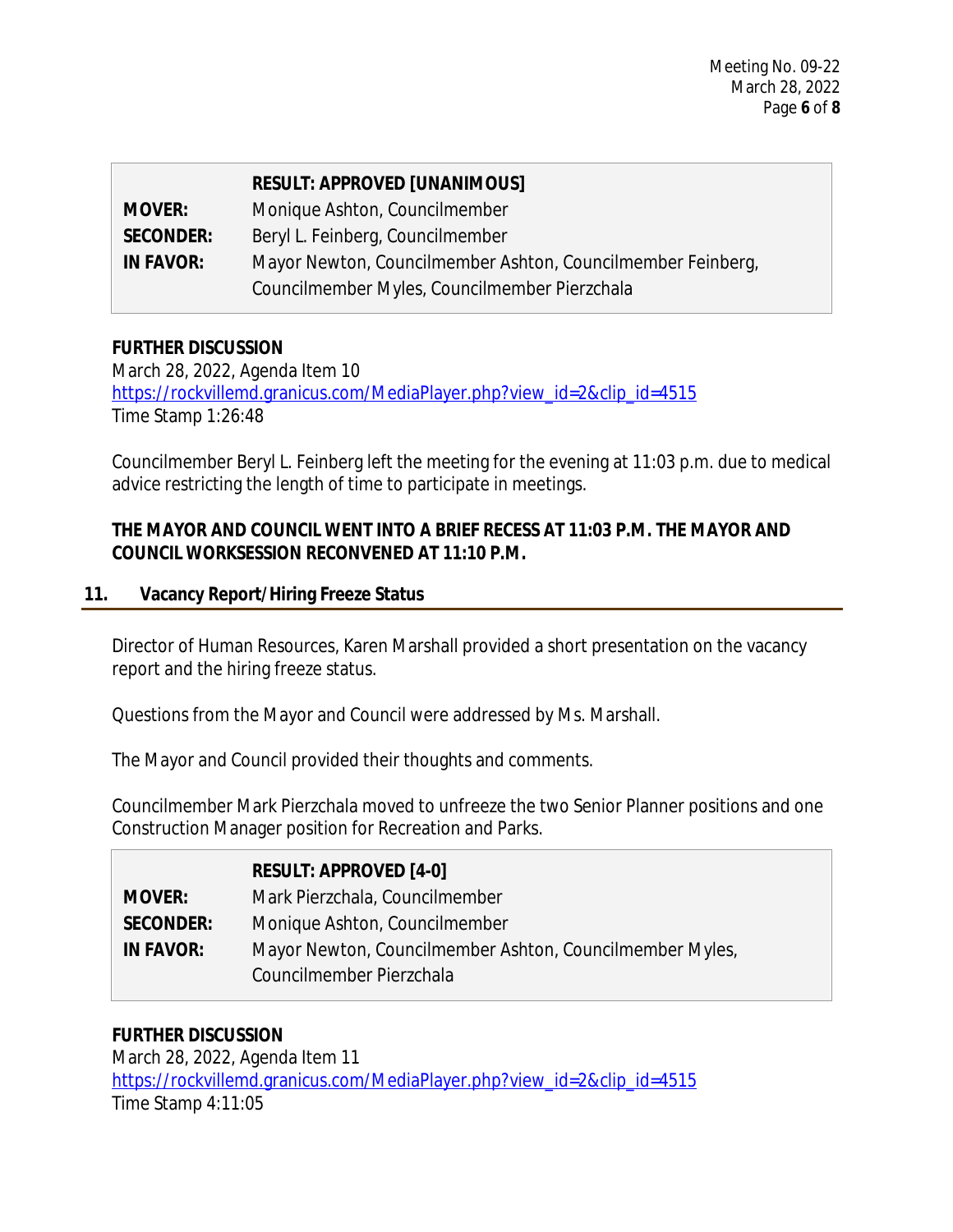### **12. Discussion on ARPA Funds**

Mayor and Council directed staff to move this agenda item to a later meeting.

# **13. Review and Comment - Mayor and Council Action Report**

### **A. Action Report**

Councilmember Mark Pierzchala directed that the Mayor and Council have a full discussion on the use of drones in the City, specifically for potentially illegal means.

# **14. Review and Comment - Future Agendas**

# **A. Future Agendas**

Mayor and Council reviewed Future Agendas.

### **15. Old/New Business**

Councilmember Monique Ashton moved the Director of Council Operations to present an option for the Mayor and Council to publicly recognize the 200<sup>th</sup> Anniversary of Harriet Tubman.

|                  | <b>RESULT: APPROVED (4-0)</b>                            |
|------------------|----------------------------------------------------------|
| <b>MOVER:</b>    | Monique Ashton, Councilmember                            |
| <b>SECONDER:</b> | David Myles, Councilmember                               |
| <b>IN FAVOR:</b> | Mayor Newton, Councilmember Ashton, Councilmember Myles, |
|                  | Councilmember Pierzchala                                 |

# **16. Adjournment**

There being no further business, the meeting adjourned at 11:52 p.m.